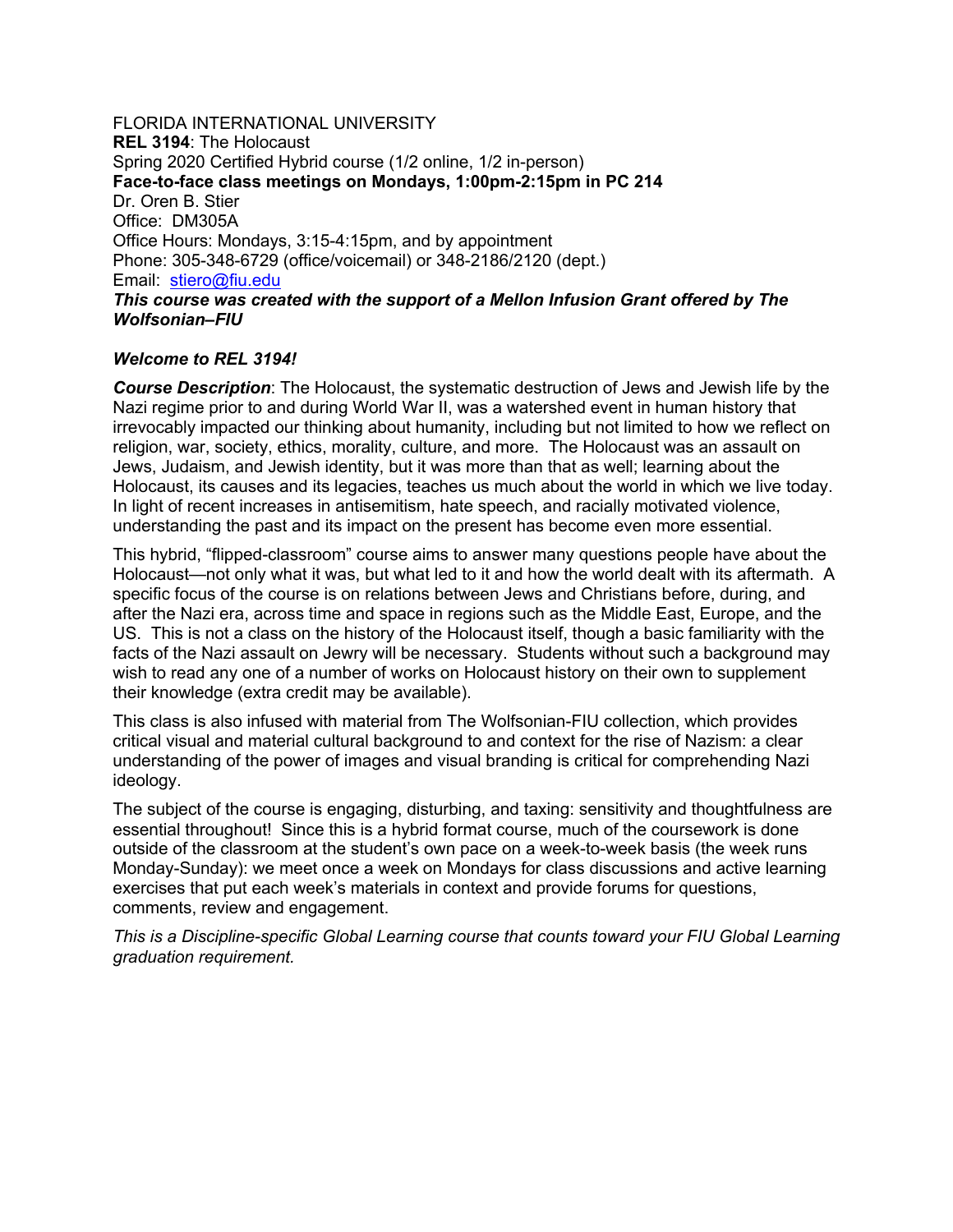## *Course Goals:*

By the end of this course,

- Students will feel they have an impact on increasing tolerance in the world.
- Students will learn about the Holocaust and also learn that the factors that led to it continue to this day.
- Students will become more empathetic.
- Students will learn to think visually as well as verbally.

#### *Course Learning Objectives*:

By the end of the course, students will be able to

- Understand the Holocaust in greater historical, religious, and cultural context
- Recognize prejudice, intolerance, and hate and formulate a concrete action plan in response.
- Describe long-standing causes and lingering effects of the Holocaust and antisemitism and relate them to today's world.
- Examine their own biases, learn to overcome them, take time to become more self-aware, and demonstrate that self-awareness.
- Decipher textual, verbal, and visual examples of Holocaust propaganda, correlate them to contemporary examples, and be ready to combat them.

#### *Global Learning Outcomes:*

By the end of the course, students will be able to

- Identify the complex interconnections among historical, religious, social, political, and cultural factors that led to the Holocaust (Global Awareness).
- Analyze from several perspectives the experiences of people involved in the Holocaust (Global Perspective).
- Reflect on and respond to the legacies of the Holocaust and its global impact in the present and their own lives (Global Engagement).

## *Organization: The course is divided into five modules.*

- *Welcome, Orientation, and Introduction*: We discuss the general background of the Holocaust as well as key questions and theories central to the course (week 1).
- *Before the Nazi Era:* We discuss the historical and religious issues and events that led up to the Holocaust (weeks 2-4).
- *Nazism and the "Final Solution:"* We discuss life under the Nazi regime and in the ghettos and camps (weeks 5-8).
- *The End of WWII: Ethics and Experience*: We discuss Jewish and Christian responses to the Holocaust and issues relating to ethics, resistance, and survival (weeks 9-11).
- *After the Nazi Era: Reflecting on the Holocaust:* We discuss liberation, survivor "guilt" and silence, life in the aftermath, Christian and Jewish theological responses, the moral legacy of the Holocaust, and contemporary remembrance issues and activities (weeks 12-14).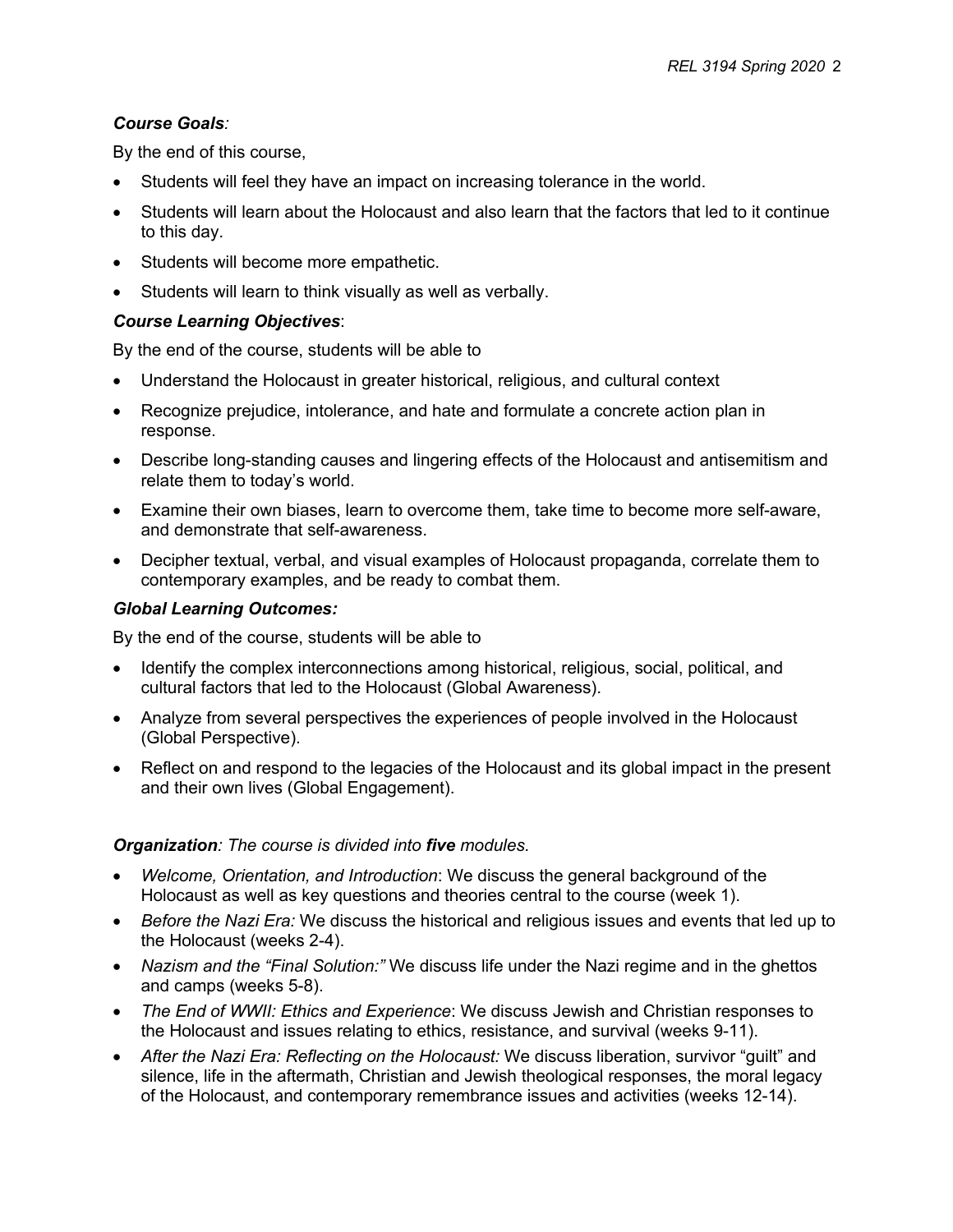## *Texts:*

## *Required Books:*

- Richard L. Rubenstein and John K. Roth, *Approaches to Auschwitz: The Holocaust and Its Legacy*, revised ed. (Louisville: John Knox Press, 2003). ISBN 9780664223533. *Make sure you purchase this edition only!*
- Steve Hochstadt, ed., *Sources of the Holocaust* (NY: Palgrave Macmillan, 2004). ISBN 9780333963456.
- Primo Levi, *Survival in Auschwitz: The Nazi Assault on Humanity*, trans. Stuart Woolf (NY: Touchstone Books, 1996). ISBN 9780684826806.
- Elie Wiesel, *Night*, rev. ed. (NY: Hill and Wang; 2006). ISBN 9780374500016. *This is the required edition.*

## *Additional Required Readings:*

- Franklin H. Littell, *The Crucifixion of the Jews: The Failure of Christians to Understand the Jewish Experience* (NY: Harper and Row, 1975; reprint Macon, GA: Mercer University Press, 1996), excerpts. *PDF posted on Canvas.*
- New Testament Gospel excerpts. *PDF posted on Canvas.*
- Steven Katz, typology of religious responses to the Holocaust. *PDF posted on Canvas.*
- Selection of online readings/links. *DOC posted on Canvas.*

*Assignments and grading*: All students will complete the following:

- 1. **Seven** quizzes (through FIU Online/Canvas): the material covered in each quiz is indicated in the course schedule; each quiz is meant to be taken at the end of the week in which it appears; quizzes close on *Sundays at 11:59 pm* to allow sufficient time to learn the material and for multiple attempts. (Quiz #1 will be open an extra week to accommodate late registrations.) *There will be no extensions on the quizzes*. It is recommended you attempt the quiz for the first time soon after completing the week's readings and videos; if you are not satisfied with your grade, review the material and take it again over the weekend. You may attempt each quiz up to three times, but the questions will vary with each attempt. The *lowest quiz grade* will be discarded, and the six remaining quizzes will apply to the final course grade; each remaining quiz is worth 3 points out of your final grade; totaling **18 points of your final course grade. Respondus Lockdown Browser is required for the quizzes.**
- 2. **A take-home essay exam** on the "Jewish Question" of about 1000 words, to be submitted to turnitin.com via Canvas (no separate turnitin registration required), concludes Module 1 of the course and is due by 11:59pm on Feb. 2. It is worth **10 points out of your final course grade and will be graded according to the Essay Rubric** *(Global Awareness assessment)*. Additional instructions will be provided.
- 3. **A comparative essay assignment** on human relationships during the Holocaust of about 1500 words, to be submitted to turnitin.com via Canvas (no separate turnitin registration required), concludes Module 3 of the course and is due by 11:59pm on Mar. 29. The entire assignment is worth **18 points out of your final course grade; the essay portion (15 points) will be graded according to the Essay Rubric** *(Global Perspective assessment).* **A hybrid class dialogue/discussion precedes the essay deadline and is worth 3 points.** Additional instructions will be provided.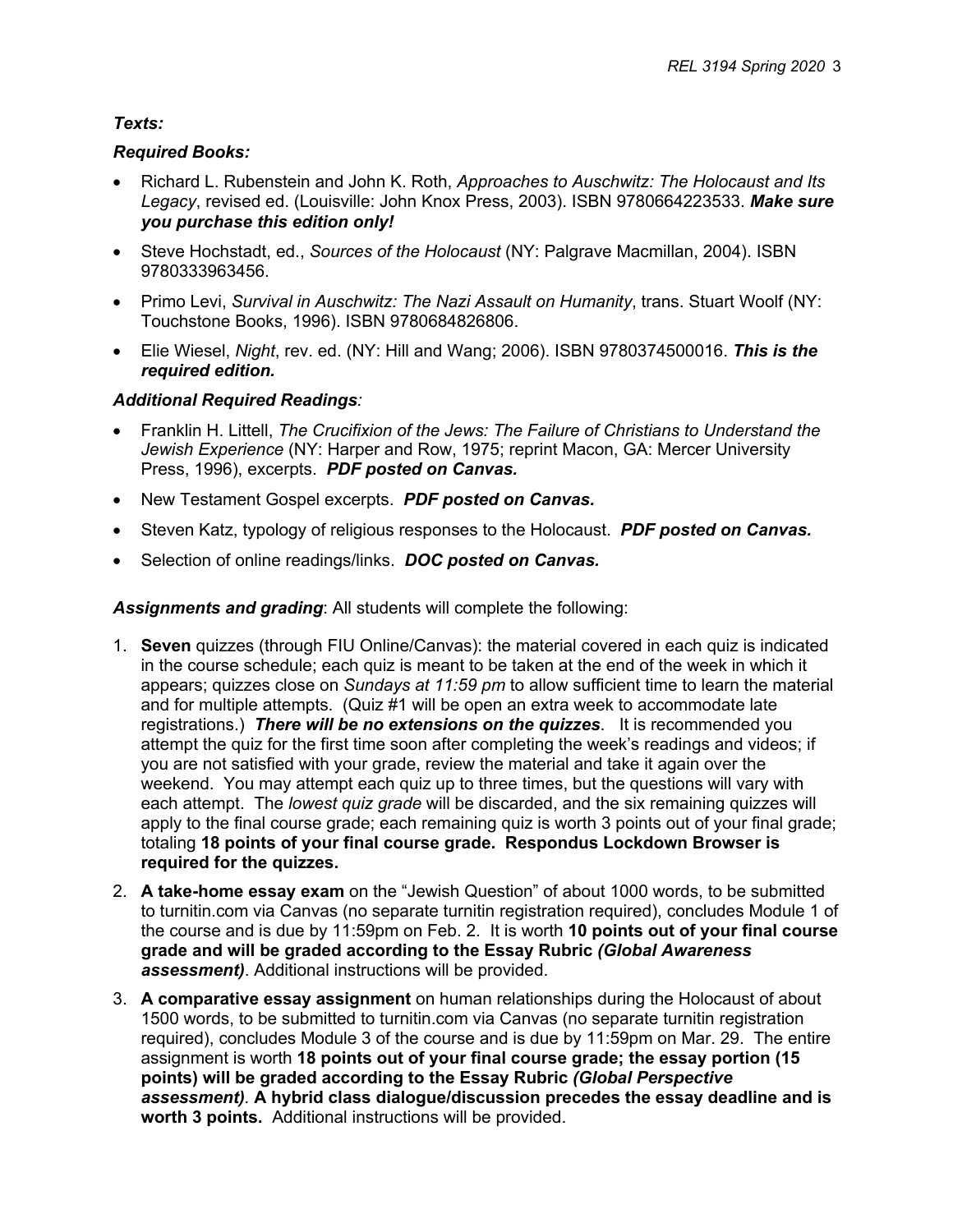- 4. **Visual Culture Discussions:** The course includes two required special recorded lectures addressing Visual Culture and the Holocaust (plus a third optional recorded lecture): students will view these lectures and post to the Visual Culture Discussions (VCD) over the course of the semester, as indicated in the course calendar. There are three sequential parts of the VCD; each part lasts three weeks, and students are expected to post and reply multiple times in each part. The entire Visual Culture Discussions assignment is worth **20 points out of your final course grade (6 points each for VCD parts 1 and 2 and 8 points for VCD part 3) and will be graded according to the Discussion Rubric** *(Global Engagement assessment)***. There will be no extensions on the Visual Culture Discussions final deadline, and failure to post by the interim deadlines will result in reduced scores on the rubric.**
- 5. **A Final Examination** during the scheduled Final Exam time block consisting of a series of paragraph-long term identifications, based on a pre-distributed study guide. **The Final Exam is worth 20 points out of your final course grade.** Additional instructions will be provided.
- 6. **Class participation and attendance**: **15 points out of your final course grade.** Class meets 13 times over the course of the semester; most of the class meetings include at least one active learning exercise, and student participation in these class meetings and exercises is critical for attaining the learning objectives. Students will receive *1 point* for ontime attendance and active participation in classroom activities for each class meeting, up to *a maximum of 12 points* (allowing for one absence with no grade reduction); students will receive a *½ point* per instance for tardy arrival (5 minutes late or more) or early departure or otherwise disruptive behavior. The balance of the points in this category will be assessed at the discretion of the professor based on the quality of student classroom engagement.
- 7. **Evidence of attendance in at least one outside Holocaust-related lecture, film, or**  event: a schedule of FIU's 4<sup>th</sup> annual Holocaust & Genocide Awareness Week and other available events will be provided: the evidence of attendance is due by 11:59pm April 19; **2 points out of your final course grade** *(GL co-curricular activity)*; additionally, there will be opportunities to add up to 3 more extra credit points—see below.

**Total points available: 103**, but the final grade will be assessed based on a score out of 100.

## *Grading Criteria:*

All student work will be assigned numerical grades, corresponding to the following letter grades, according to the criteria below. Final grades will be calculated according to the percentages outlined above and converted to final letter grades for the course.

| 93-100 A<br>90-92 A-            | "As" are awarded for excellent to exceptional work, free of technical and stylistic<br>errors, showing sustained thought and engagement with the material on an<br>appropriate but impressive academic level. |
|---------------------------------|---------------------------------------------------------------------------------------------------------------------------------------------------------------------------------------------------------------|
| 88-89 B+<br>83-87 B<br>80-82 B- | "Bs" are awarded for good to very good work, with some occasional errors, but<br>nonetheless clearly indicating a good grasp of the material and assigned task.                                               |
| 77-79<br>$C+$<br>70-76 C        | "Cs" are awarded for average to above average work, meeting minimal<br>standards but marked with errors, and exposing gaps in student performance<br>and/or fulfillment of the assignment.                    |
| 60-69                           | "Ds" are awarded for barely passing to below average work, usually riddled with<br>errors and seriously deficient in fulfilling the assignment.                                                               |
| < 60                            | "Fs" are awarded for unacceptable work.                                                                                                                                                                       |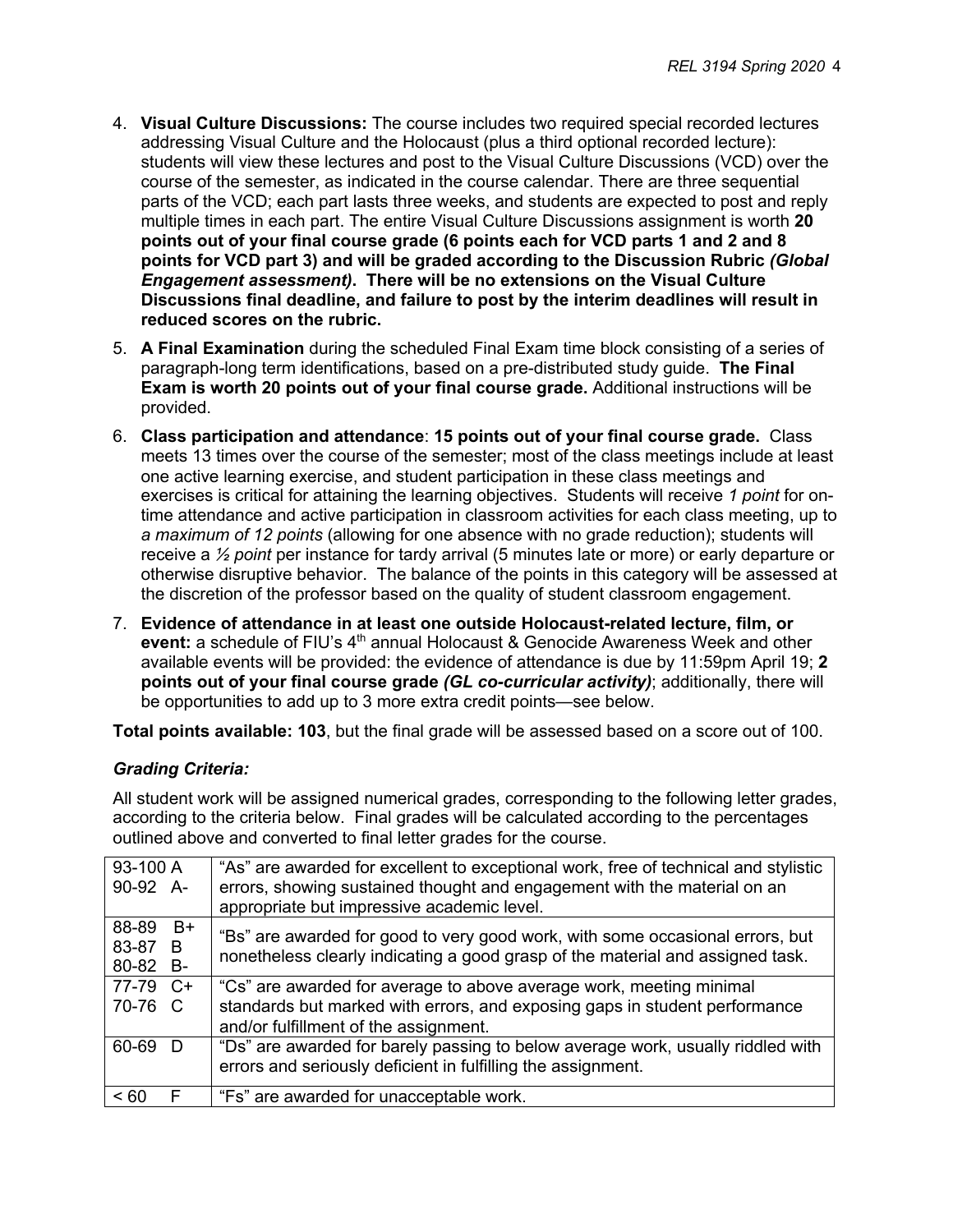### *Course Regulations and Expectations:*

- READINGS must be completed and ONLINE LECTURES viewed during the week they are assigned. Careful preparation of readings and attention to lectures are essential for comprehension, participation, and overall performance!
- POLICIES ON DUE DATES:
	- *Online quizzes* are designed to be attempted after class and after completing the assigned readings and videos each week as indicated in the class schedule; they remain open through the weekend to allow students to catch up on the material; all quizzes *close at 11:59 pm on Sundays* unless otherwise noted and **will not be re-opened** for any reason; quizzes can always be attempted early if the student will not have Internet access over the weekend the quiz is due. Students not completing quizzes by closing time will receive a zero for that quiz. *Reminder*: The lowest quiz score out of the seven required quizzes will be dropped from the final grade calculation.
	- *The Visual Culture Discussions* constitute a cumulative assignment in three parts: failure to meet the interim VCD deadlines will result in lower rubric scores, and the final closing date will not be extended for any reason.
	- The *Take-Home Essay Exam* and the *Comparative Essay Assignment* will remain open past the due date but will be penalized **one half letter grade** (five points) for each *day* late, or part thereof, up to a *maximum* 25-point deduction. Students failing to submit either assignment by the last class meeting on April 13 will receive a grade of 0 for that assignment.
- PLAGIARISM and any and all forms of academic dishonesty will *not* be tolerated. Plagiarism is stealing someone else's words or original ideas. Plagiarism occurs in two forms: (1) uncredited quotations (including words copied from elsewhere but not bracketed by quotation marks and quotations without proper citations and documentation) and (2) uncredited paraphrases. In both cases, to avoid plagiarism, students must properly cite the source material. Only commonly known facts and concepts, general material learned in the course of research and study, and students' original ideas do not require citation. Students found violating standards will fail the course and will be reported directly to the Office of Academic Affairs. For useful guidelines, go to the **Plagiarism Prevention** section on the FIU Library's website: http://libguides.fiu.edu/plagiarism.
- NOTE concerning cellphone and other device use: it is expected that electronic devices will be used in the classroom for class-related purposes only; it is disrespectful to the professor and your colleagues to use them for other purposes during class. Students found using such devices during class will receive a warning; repeated inappropriate use will result in confiscation of the device for the remainder of the class period.
- FIU's CENTER FOR EXCELLENCE IN WRITING offers free services. Take advantage of them! See http://writingcenter.fiu.edu/
- EXTRA CREDIT (beyond what is already built into the course) is always available for the diligent student. You may either write a 2-3 page essay about the outside event you attended to meet the co-curricular requirement outlined above, or you may attend and write about a different event; either must be pre-approved. Further guidelines will be provided. *Extra credit essays are due no later than April 19.* No exceptions to this deadline will be permitted.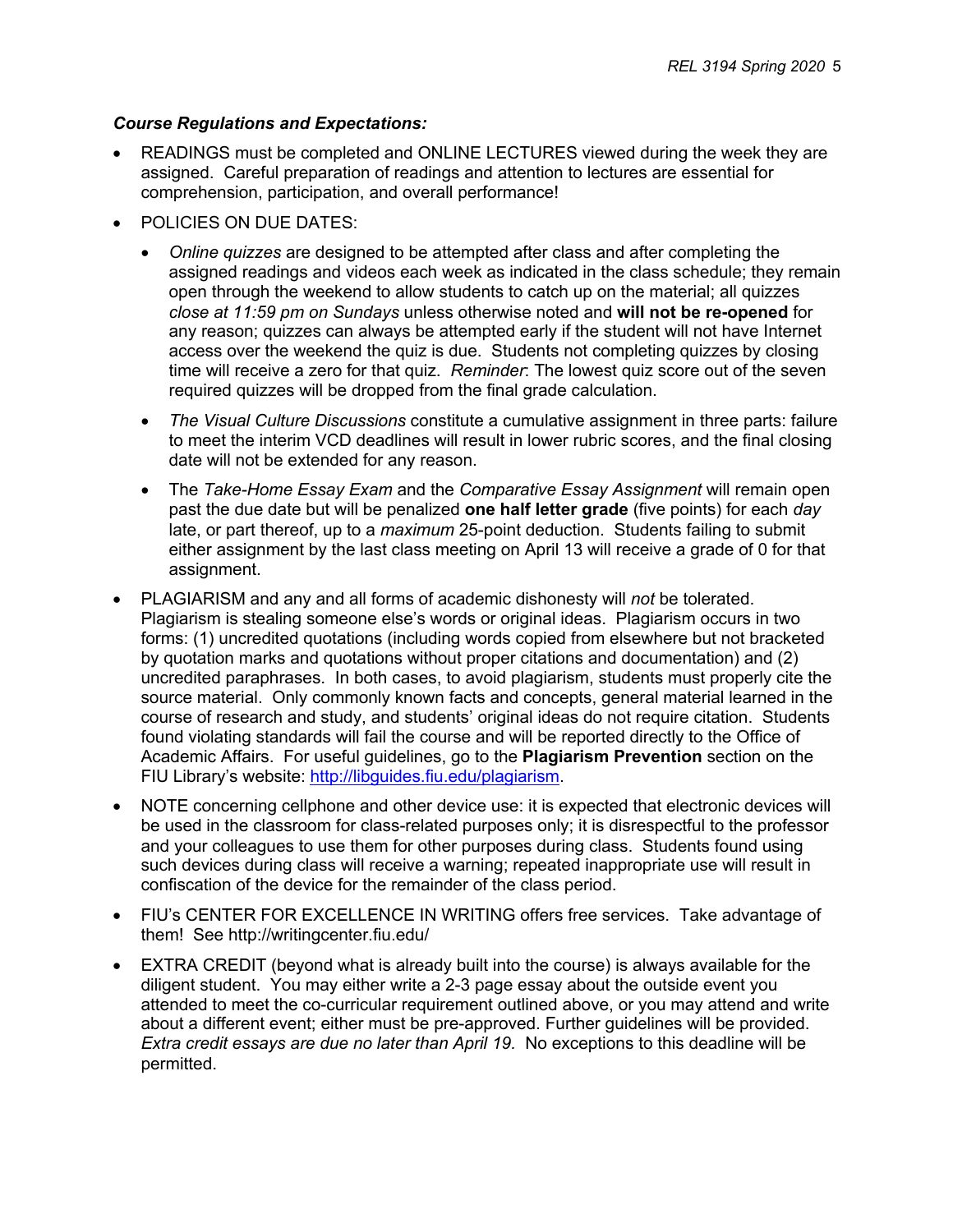### *Course Calendar* (subject to change):

### *Module 0: Welcome, Orientation & Introduction*

*Key Concepts: What is the Holocaust? What kinds of evidence do we have access to concerning the Holocaust?*

*Key Skills: How to ask questions. How to access course materials. How to develop your own awareness. What are primary and secondary sources?*

#### **Week 1 (Jan. 6-12):** Welcome, Orientation & Introduction

#### **In Class Jan. 6:**

- Introduction to the course
- Introduction to Canvas and the hybrid modality
- *Class activity*: Icebreaker

#### **Out of Class (complete by Jan. 12):**

*Read*:

- Browse the textbooks
- Review the syllabus
- Rubenstein & Roth, pp. ix-22
- Hochstadt, pp. 1-6.

#### *View*:

- *Online Lecture 1*: What is the Holocaust?
- *Video*: "The Cross and the Star: Jews, Christians, and the Holocaust," a film by John J. Michalezyk (NY: First Run Features, 1992).
	- $\circ$  Also available at GL 5<sup>th</sup> floor reserve desk (call # BM645.H6 C76 1992 or NVS 567) *NOTE: 2nd of two features—make sure to watch the correct film!*

#### *Assessments:*

- Complete entrance questionnaire: Who, what, when, where, why, and how of the Holocaust (class handout).
- *Online quiz #1 on "The Cross and the Star" (remains open until end of week 2)*

#### *Module 1: Before the Nazi Era*

*Key Concepts: What is classical antisemitism? What is the "Jewish Question?" Key Skills: How to recognize antisemitism in religious texts and material/visual culture. How to categorize the factors that led to the rise of Nazism.*

#### **Week 2 (Jan. 13-19):** Judaism and Early Christianity

#### **In Class Jan. 13:**

- Recap: brief orientation review; collect entrance questionnaires
- New student introductions
- *Class activity*: examining the Gospels

#### **Out of Class (complete by Jan. 19):** *Read*:

- Rubenstein & Roth, pp. 25-47
- Hochstadt, pp. 7-21
- Gospel excerpts (.pdf).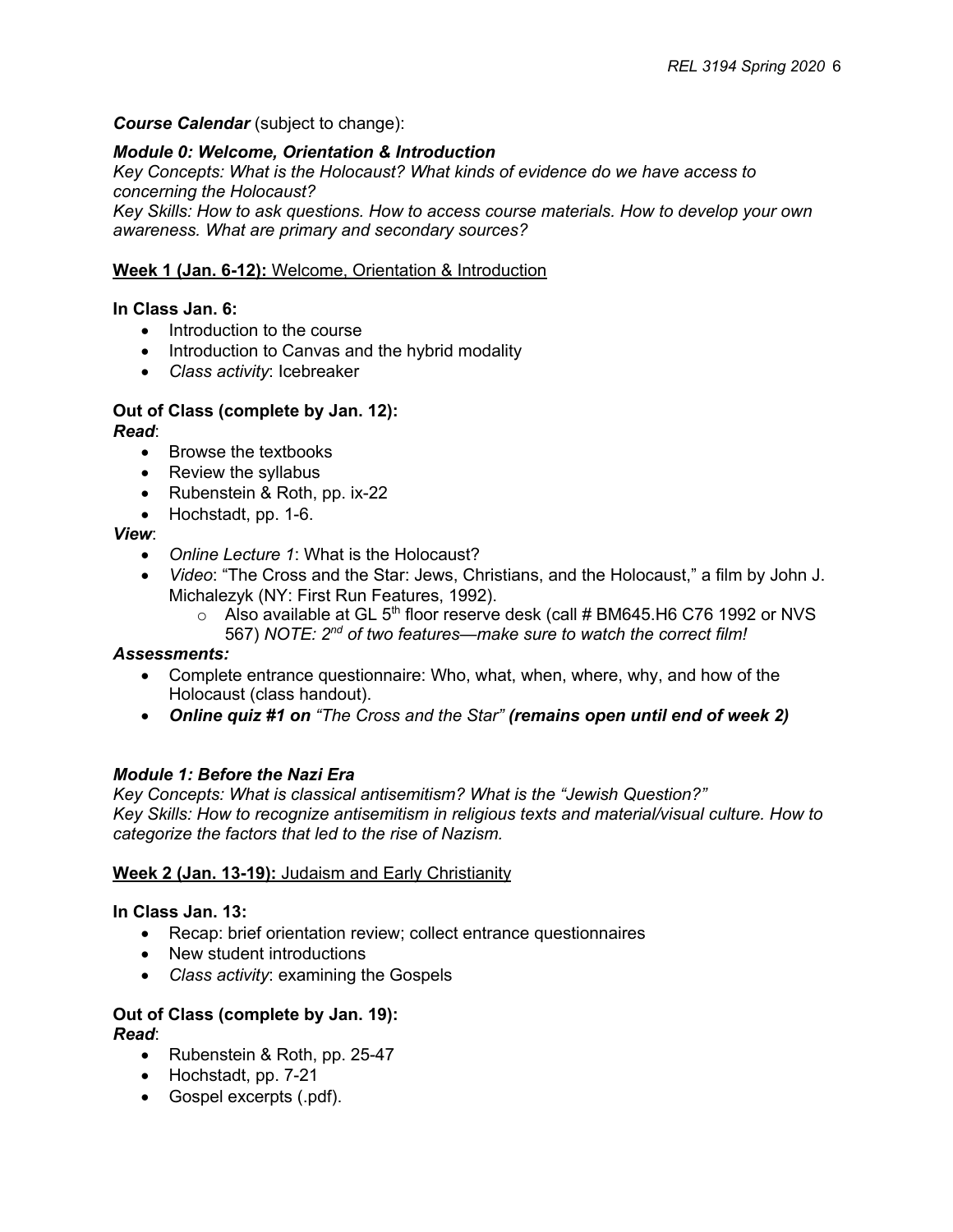*View:*

- *Online Lecture 2*: The Jew as Outsider
- *Assessment:* 
	- *Online quiz #2 on Introductory Readings (R&R, ix-47; Hochstadt, 1-21)*

## **Week 3 (Jan. 21-27):** Classic Antisemitism

## **NO Class Jan. 20 (MLK Day)**

# **Out of Class (complete by Jan. 26):**

*Read*:

- Rubenstein & Roth, pp. 49-70
- Littell, pp. 24-43 (.pdf on Blackboard)
- Hochstadt, pp. 22-35

## *View:*

- *Online Lecture 3:* Christian Antisemitism from the Gospels to the Enlightenment
- *Visual Culture Lecture #1* (first 24 slides): Antisemitism in Europe, Dr. Francis. X. Luca, Senior Librarian, Wolfsonian-FIU

## *Assessments:*

- *Online quiz #3 on Littell .pdf and Hochstadt, pp. 22-35*
- *Visual Culture Discussion, Part 1 (initial post)*

## **Week 4 (Jan. 27-Feb. 2):** The Failure of Emancipation and the Rise of Nazism *NOTE: FIU's Holocaust & Genocide Awareness Week is Jan 27-31*

**In Class Jan. 27:**

- Recap: questions on previous weeks' material?
- *Class activity*: examining the history and different components of religious antisemitism
- *Special Event*: 2-4pm in GC 355: FIU's Annual Holocaust Remembrance Ceremony

## **Out of Class (complete by Feb. 2):**

*Read*:

• Rubenstein & Roth, pp. 71-117

**View**:

• *Online Lecture 4*: The Jewish Question

## *Assessment:*

- *Visual Culture Discussion, Part 1 (replies to initial posts)*
- *Take-Home Essay Exam due by Feb. 2*

## **Module 2: Nazism and the "Final Solution"**

*Key Concepts: What is racial antisemitism and how was it expressed? What was the "Final Solution?" Why did the global community fail to help European Jewry? Key Skills: Historical and geopolitical awareness related to WWII; how to recognize antisemitism in Nazi culture.*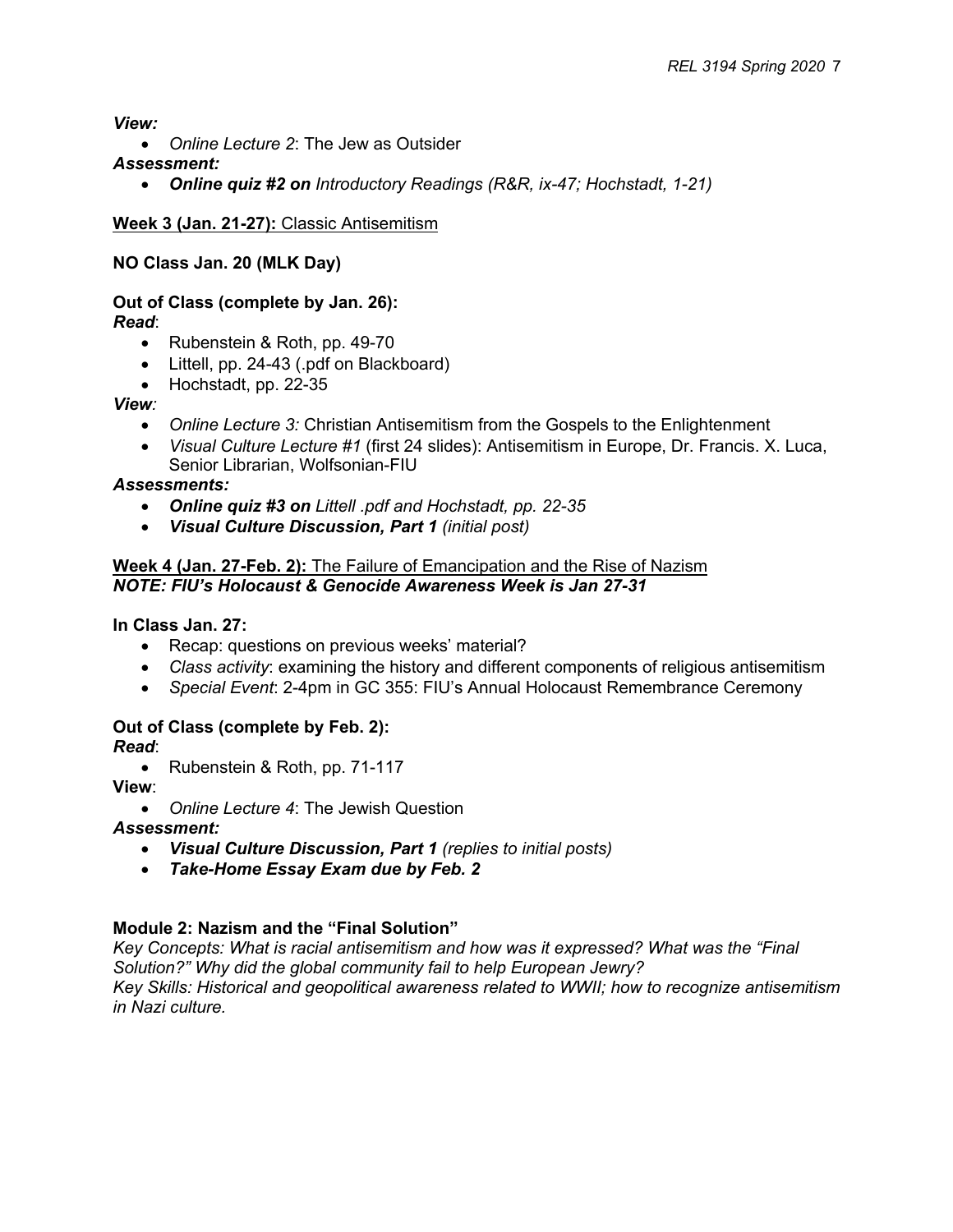## **Week 5 (Feb. 3-9):** Towards the Final Solution

## **In Class Feb. 3:**

- Recap: questions on previous weeks' material?
- *Class activity*: Nuremberg laws exercise

## **Out of Class (complete by Feb. 9):**

*Read:* 

- Rubenstein & Roth, pp. 121-142
- Hochstadt, pp. 36-84

*View*:

- *Online Lecture 5*: Towards the "Final Solution"
- *Online Lecture 6*: Kristallnacht & The St. Louis
- **OPTIONAL:** *Online Lecture*: The 75th Anniversary of the Voyage of the St. Louis, Panel Discussion at the JMOF-FIU

## *Assessments:*

- *Online quiz #4 on Hochstadt, pp. 36-84*
- *Visual Culture Discussion, Part 1 (final posts and replies due by Feb. 9)*

#### **Week 6 (Feb. 10-16):** Propaganda and Visual Culture

**In Class Feb. 10:**

- VCD check-in
- *Class activity*: How to read a picture

## **Out of Class (complete by Feb. 16):**

*Read*:

- *Review* Visual Culture Lecture #1 PDF
- *Online Exhibition*, "Race and Visual Culture under National Socialism"

*View*:

- *Visual Culture Lecture #1 (remainder of lecture)*: Antisemitism in Europe, Dr. Francis. X. Luca
- *Visual Culture Lecture #2*: Race and Visual Culture under National Socialism

*Assessment:* 

• *Visual Culture Discussion, Part 2 (initial post)*

## **Week 7 (Feb. 17-23):** The Final Solution

#### **In Class Feb. 17:**

- Recap: questions on previous weeks' material?
- *Class activity*: Eugenics exercise

## **Out of Class (complete by Feb. 23):**

*Read*:

- Rubenstein & Roth, pp. 143-166
- Hochstadt, pp. 85-178

*View*:

• Online Lecture 7: War and the "Final Solution" to the Jewish Question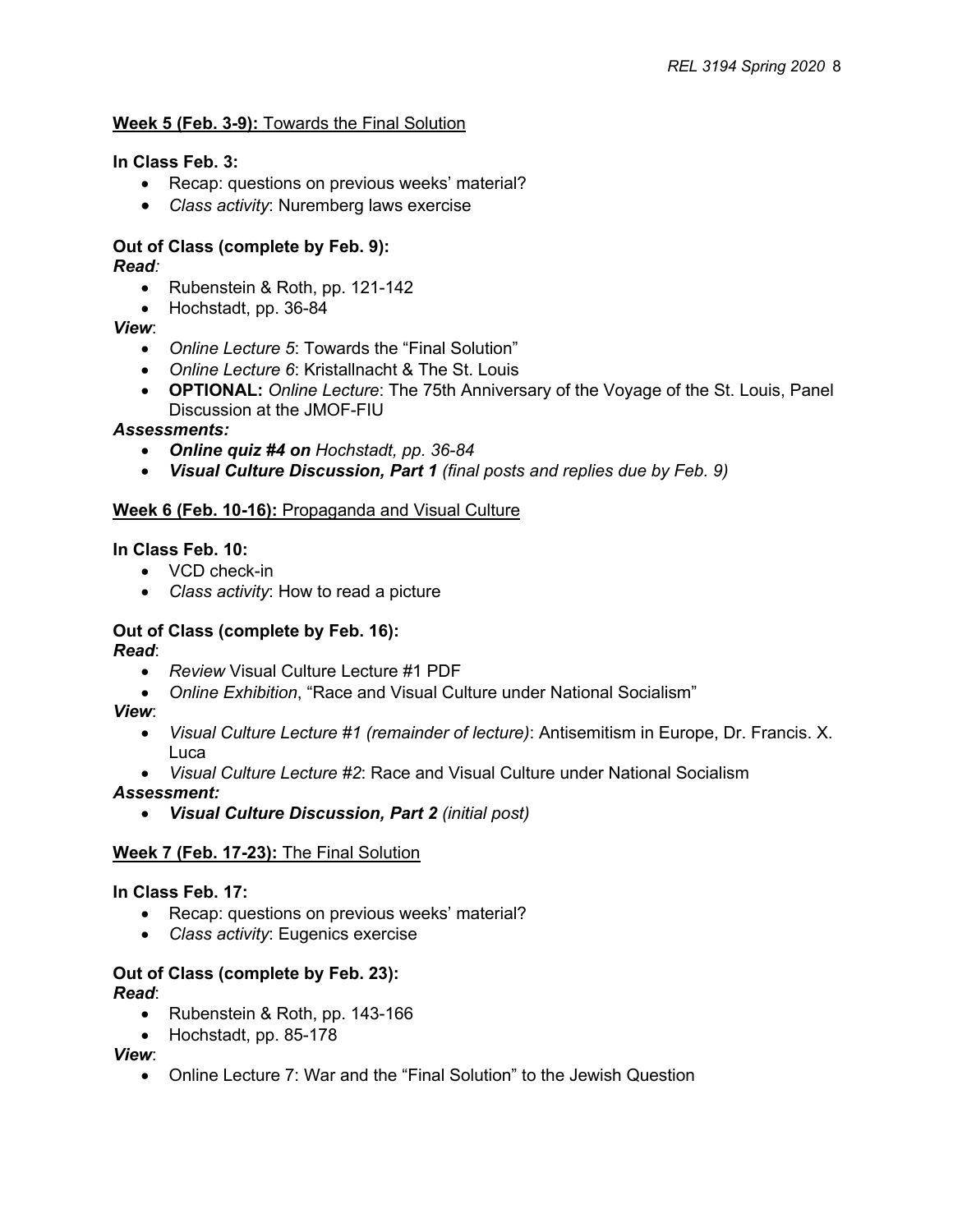*Assessments:* 

- *Online quiz #5 on Hochstadt, pp. 85-178*
- *Visual Culture Discussion, Part 2 (initial replies and follow-up posts)*

### **Week 8 (Mar. 2-8):** Industrialized Murder

**In Class Mar. 2:** 

- Recap: questions on previous weeks' material?
- *Class activity*: Exploring Nazi euphemisms

## **Out of Class (complete by Mar. 8):**

*Read*:

- Rubenstein & Roth, pp. 167-213
- Hochstadt, pp. 179-221

*View*:

• Online Lecture 8: The Mechanics of Murder

*Assessment:* 

• *Visual Culture Discussion, Part 2 (final posts and replies due by Mar. 8)*

## **Module 3: The End of WWII: Ethics and Experience**

*Key Concepts: What do the terms "perpetrator, victim, bystander, resistor, and survivor" mean? What were the different experiences of these subject groups? Key Skills: Critical thinking on ethics during the Holocaust.*

## **Week 9 (Mar. 9-15):** The End of World War II

## **In Class Mar. 9:**

- Recap: questions on previous weeks' material?
- *Class activity*: Defining complicity

#### **Out of class (complete by Mar. 15):** *Read*:

- Rubenstein & Roth, pp. 217-247
- Wiesel, *Night*

*View*:

- *Online Lecture 9*: Victims, Resistors, Survivors
- *Online Lecture 10*: The Jewish Experience: Elie Wiesel (part I)

*Assessment:* 

• *Online Dialogue for Comparative Essay Assignment* (at least one thoughtful post)

## **Week 10 (Mar. 16-22):** "Life" During the Holocaust

#### **In Class Mar. 16:**

- Recap: questions on previous weeks' material?
- *Class activity*: Why is This *Night* Different?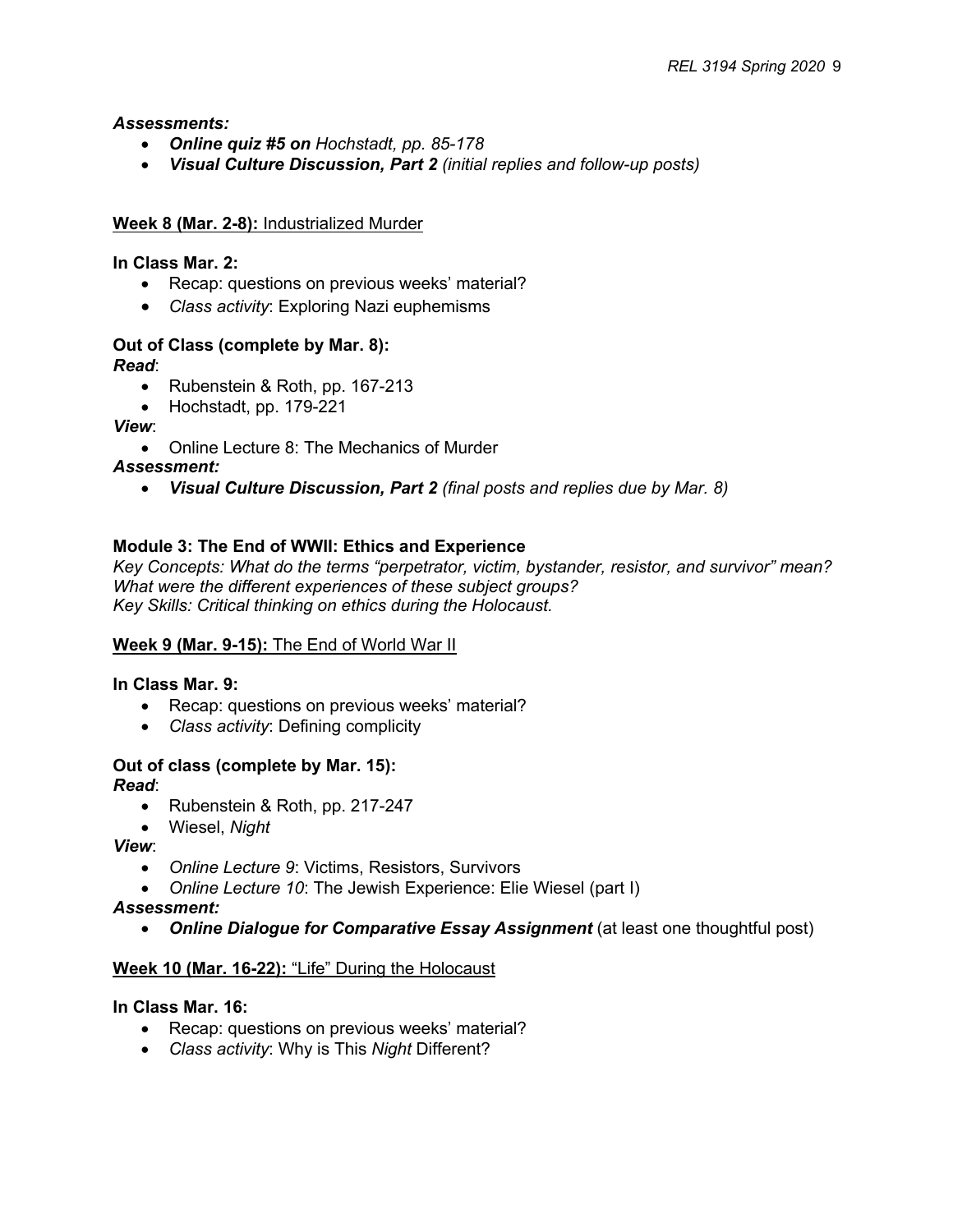**Out of class (complete by Mar. 22):** *Read*:

• Levi, *Survival in Auschwitz*

*View*:

- *Online Lecture 11*: The Jewish Experience: Elie Wiesel (part II)
- *Online Lecture 12*: The Jewish Experience: Primo Levi

## *Assessment:*

• *Online Dialogue for Comparative Essay Assignment* (at least one reply and one follow-up post)

## **Week 11 (Mar. 23-Mar. 29):** Survival in Auschwitz

**In Class Mar. 23:**

• Special Guest Lecture: Prof. Steven Katz, Boston University, "A Day in Auschwitz"

## **Out of class (complete by Mar. 29):**

*Assessment:* 

• *Comparative Essay Assignment due by 11:59 pm, Sunday, 3/29*

## **Module 4: After the Nazi Era: Reflecting on the Holocaust**

*Key Concepts: What is the range of religious and humanistic reflection on the Holocaust? What are the lingering and continuing effects of the Holocaust? Key Skills: Recognizing racial propaganda today and relating it to historical examples of antisemitism.*

## **Week 12 (Mar. 30-Apr. 5):** Testimony

#### **In Class Mar. 30:**

- Check-in
- *Class activity*: What is testimony?

#### **Out of class (complete by Apr. 5):** *Reading*:

• Hochstadt, pp. 222-54

*View:*

- *Video*: "Witness: Voices from the Holocaust," a production of Stories To Remember in association with the Fortunoff Video Archive for Holocaust Testimonies, Yale University (NY: Joshua M. Greene Productions, 1999)
	- o Also available on *YouTube* (https://www.youtube.com/watch?v=leqkGOqyWMI) or at GL  $5<sup>th</sup>$  floor reserve desk (call # RESAV 170.2)
- *OPTIONAL:* Visual Culture Lecture #3: Steven Heller, "Branding the Nazis"

## *Assessments:*

- *Online quiz #6 on "Witness" and Hochstadt, pp. 222-254.*
- *Visual Culture Discussion, Part 3 (initial post)*